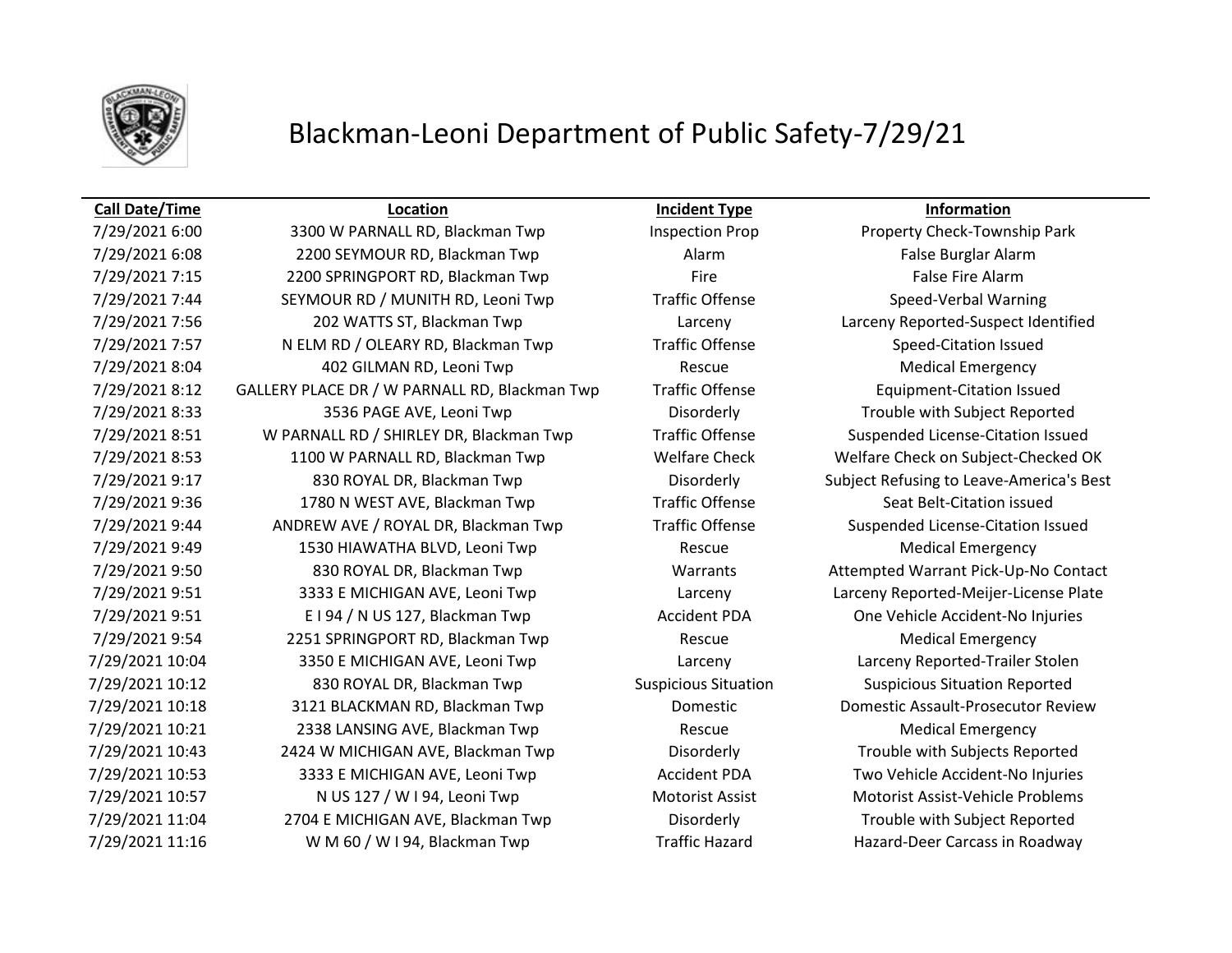

### **Call Date/Time Location Incident Type Information**

7/29/2021 11:25 703 S DETTMAN RD, Leoni Twp Alarm Alarm False Burglar Alarm 7/29/2021 11:35 222 FIFTH ST, Leoni Twp Rescue Rescue Medical Emergency 7/29/2021 12:07 7945 DUNN RD, Leoni Twp Disorderly Subjects Refusing to Leave-Sherwood Forest 7/29/2021 12:32 3284 GREYSTONE ST, Blackman Twp Domestic Domestic Dispute-Verbal 7/29/2021 13:00 143 MANTLE AVE, Blackman Twp Disorderly Trouble with Neighbor Reported 7/29/2021 13:24 MORRIS ST / ANDREW AVE, Blackman Twp Traffic Offense Speed-Citation Issued 7/29/2021 13:31 ANDREW AVE / MORRIS ST, Blackman Twp Traffic Offense Speed-Citation Issued 7/29/2021 13:41 145 E I 94, Leoni Twp Accident PDA Two Vehicle Accident-No Injuries 7/29/2021 14:59 3000 KINGSBROOKE DR 513, Blackman Twp Rescue Medical Emergency 7/29/2021 15:28 RIVES JCT RD / SPRINGPORT RD, Blackman Twp Accident PDA Two Vehicle Accident-No Injuries 7/29/2021 15:32 3346 E MICHIGAN AVE, Leoni Twp Warrants Subject Arrested on Felony Warrant 7/29/2021 15:35 N WEST AVE / BOARDMAN RD, Blackman Twp Disorderly Disorderly Person-Citation Issued 7/29/2021 16:38 BALLARD RD / E MICHIGAN AVE, Leoni Twp Motorist Assist Motorist Assist-Vehicle Problems 7/29/2021 16:38 2917 ASHTON RIDGE DR 15, Blackman Twp Disorderly Noise Complaint-Neighbor Dispute 7/29/2021 16:39 1190 FERNDALE RD, Blackman Twp Domestic Domestic Dispute-Verbal 7/29/2021 16:42 S US 127 / E SOUTH ST, Leoni Twp Traffic Offense Reckless Driving-Citation Issued 7/29/2021 17:02 137 E I 94, Blackman Twp Motorist Assist Motorist Assist Motorist Assist-Vehicle Problems 7/29/2021 17:02 137 E I 94, Blackman Twp Rescue Rescue Medical Emergency 7/29/2021 17:24 1101 BOARDMAN RD, Blackman Twp Accident PI Three Vehicle Accident-Injuries 7/29/2021 17:32 AIRPORT RD / BOARDMAN RD, Blackman Twp Traffic Hazard Hazard-Debris in Roadway 7/29/2021 17:35 SPRINGPORT RD / TRILLIUM LN, Blackman Twp Accident PI Three Vehicle Accident-Injuries 7/29/2021 17:41 133 WATTS ST, Blackman Twp Fraud Fraud Reported-Suspect Identified 7/29/2021 18:14 3017 WILDWOOD AVE, Blackman Twp Rescue Medical Emergency 7/29/2021 18:55 835 S DETTMAN RD, Leoni Twp Fire Fire Carbon Monoxide Alarm 7/29/2021 19:01 216 BROAD ST, Leoni Twp Rescue Rescue Medical Emergency 7/29/2021 19:13 2251 SPRINGPORT RD, Blackman Twp Rescue Medical Emergency 7/29/2021 19:55 3914 SEYMOUR RD, Leoni Twp Suspicious Situation Suspicious Situation Reported 7/29/2021 20:17 2251 SPRINGPORT RD, Blackman Twp Rescue Medical Emergency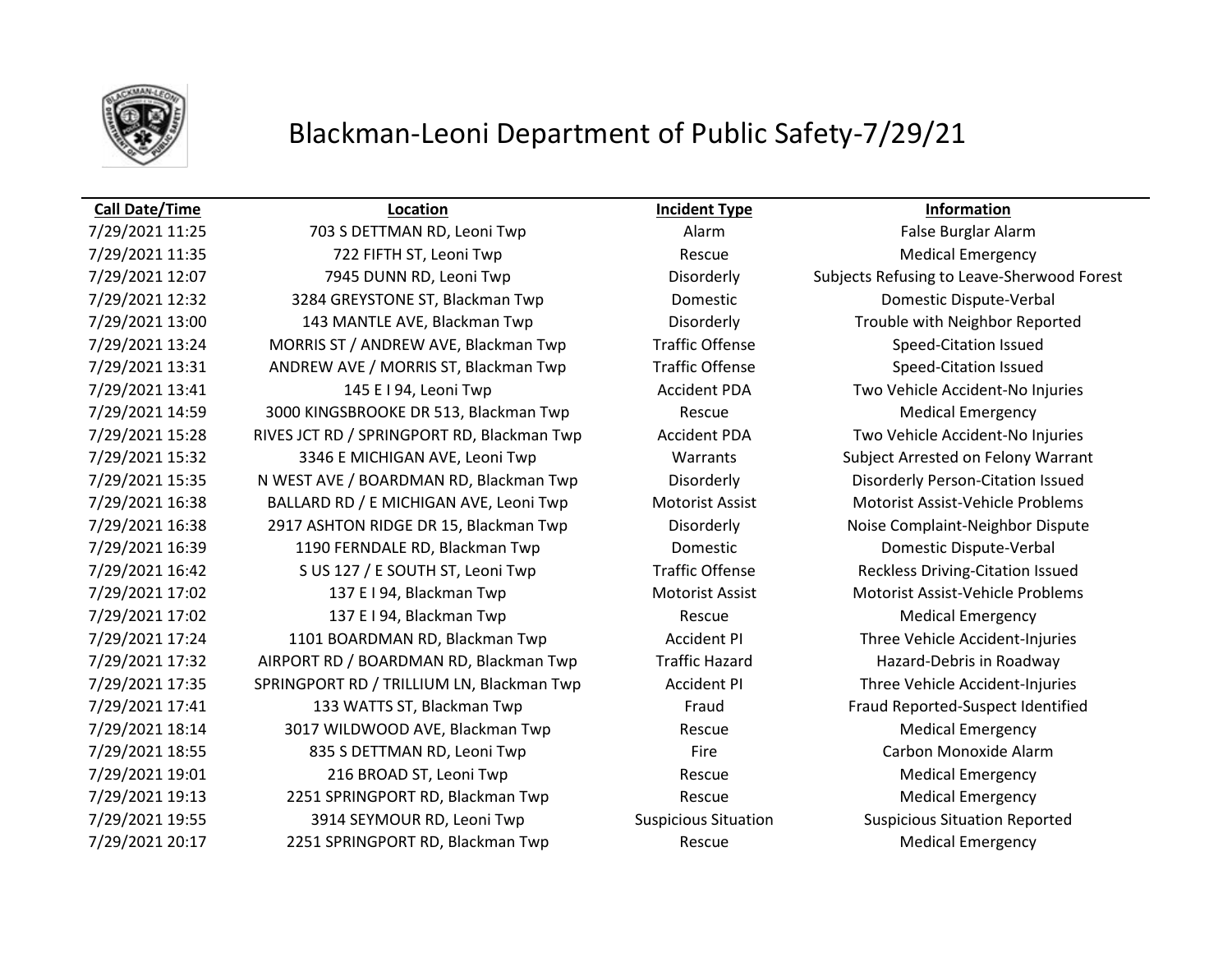

### **Call Date/Time Location Incident Type Information**

7/29/2021 20:45 1418 HIAWATHA BLVD, Leoni Twp Rescue Medical Emergency 7/29/2021 21:00 3300 W PARNALL RD, Blackman Twp Inspection Prop Property Check-Township Park 7/29/2021 21:03 2603 CHAPIN ST, Blackman Twp Fire Fire Burning Complaint 7/29/2021 21:06 11500 SEYMOUR RD, Waterloo Twp Assist Assist Assist to Jackson County Sheriff's Office 7/29/2021 21:07 W MICHIGAN AVE / WOODLAND AVE, Blackman Twp Traffic Offense Red Light-Verbal Warning 7/29/2021 21:22 2395 SHIRLEY DR, Blackman Twp Domestic Domestic Dispute-Verbal 7/29/2021 21:40 2401 SHIRLEY DR, Blackman Twp Animal Complaint Welfare Check on Animal-Checked OK 7/29/2021 22:06 PONDEROSA DR / ANN ARBOR RD, Leoni Twp Traffic Offense Equipment-Verbal Warning 7/29/2021 22:20 813 MUNITH RD, Leoni Twp Disorderly Disorderly Fireworks Complaint 7/29/2021 22:26 4103 YORK LN, Blackman Twp Domestic Domestic Dispute-Verbal 7/29/2021 22:41 1422 GALLERY PLACE DR 1, Blackman Twp Citizen Assist Citizen Assist-Subject Locked-Out 7/29/2021 23:00 1700 W MICHIGAN AVE, Blackman Twp Assist Assist to Jackson Police Department 7/29/2021 23:02 171 PEACH ST, Blackman Twp Rescue Medical Emergency 7/29/2021 23:09 LANSING AVE / W PARNALL RD, Blackman Twp Disorderly Trouble with Subject Reported 7/29/2021 23:13 405 MAX ST, Blackman Twp Rescue Medical Emergency 7/29/2021 23:15 2748 GRANADA DR, Blackman Twp Peace Officer Stand-By While Property Picked-Up 7/29/2021 23:27 125 WATTS ST, Blackman Twp Rescue Medical Emergency 7/30/2021 0:02 1343 WUNDERS CT, Blackman Twp Rescue Medical Emergency 7/30/2021 0:51 W LOUIS GLICK HWY / W MICHIGAN AVE, Jackson Motorist Assist Motorist Assist-Vehicle Problems 7/30/2021 1:04 E I 94 / RACE RD, Leoni Twp Traffic Offense Speed-Citation Issued 7/30/2021 1:11 6027 ANN ARBOR RD, Leoni Twp Suspicious Situation Suspicious Subjects Reported-Checked OK 7/30/2021 1:31 W I 94 / SARGENT RD, Leoni Twp Traffic Offense Speed-Citation Issued 7/30/2021 1:32 1915 SPRINGPORT RD, Blackman Twp Rescue Rescue Medical Emergency 7/30/2021 1:59 E MICHIGAN AVE / N ROBERTS ST, Blackman Twp Traffic Offense Fail to Dim Headlights-Verbal Warning 7/30/2021 2:05 WI 94 / SARGENT RD, Leoni Twp Traffic Offense Speed-Verbal Warning 7/30/2021 2:16 WI 94 / SARGENT RD, Leoni Twp Traffic Offense Speed-Citation Issued 7/30/2021 2:21 1000 W PARNALL RD, Blackman Twp Disorderly Reported Fight In Lot-Unable to Locate 7/30/2021 5:48 2400 N ELM RD, Blackman Twp **Alarm** Alarm **False Burglar Alarm** False Burglar Alarm